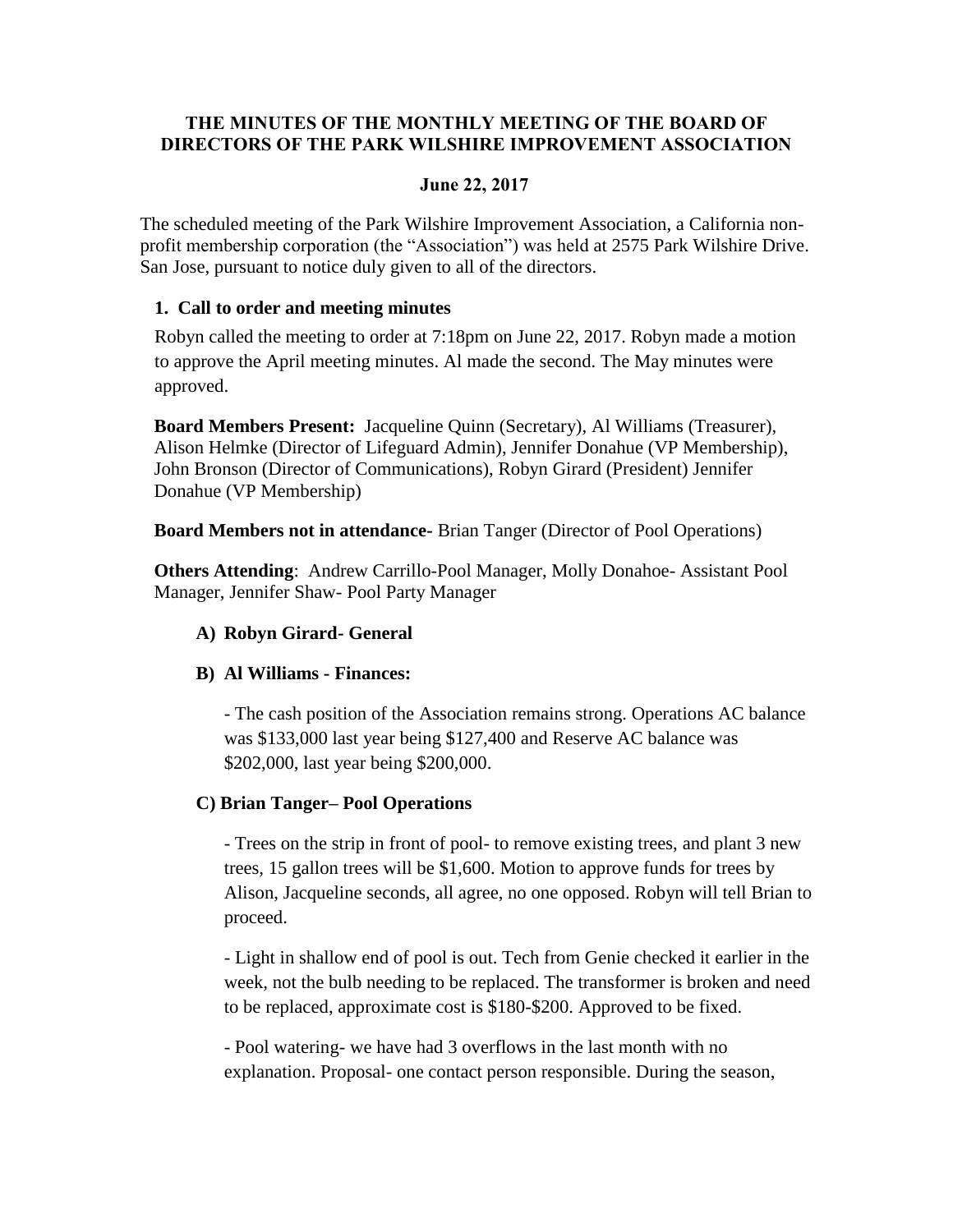Molly or Andrew will fill each day. During the off season, the board will come up with a system and contact person.

- 6 active bee hives at the pool. When you walk into the pool house you will see a rather large one right above you, two behind the pool sign next to the male locker room, and three on the eves above locker room building. Several people including a guard have been stung in the last week. Andrew and Brian eradicated them this morning. Hopefully that will be the end of it, please alert Brian if you see any more. Andrew will do a walk through each week and he will call Robyn or Clark pest control.

### **D) John Bronson – Communications**

- John has been working with Adam to give the communication and secretary board positions access to upload onto the newsletter.

- John will send out a movie night email as well as a sign up for  $4<sup>th</sup>$  of July sign ups.

### **E) Jacqueline Quinn– Secretary**

- Nothing to report

#### **F) Jennifer Donahue – Membership**

- 261 swim members, consisting of 166 non-resident families, 95 resident families.

- Current wait list is 5-6 years with 172 families on the list.

- Quite a few homes for sale in the neighborhood which usually means new resident families moving in to join, this may increase membership numbers for the current season.

- Andrew is having a hard time with members getting their yellow or blue cards in a timely manner. Andrew will write out a list for the guards for reference during lag time.

#### **G) Alison Helmke/Andrew Carrillo – Lifeguards**

- Lost 5 guards to Brighton Pool, hired five new guards. 2 are almost completed with paperwork and certification. 3 are completing certification in the next couple of weeks. Staff are starting shifts without hiring paperwork and certification complete. All paperwork and copies of shifts must be turned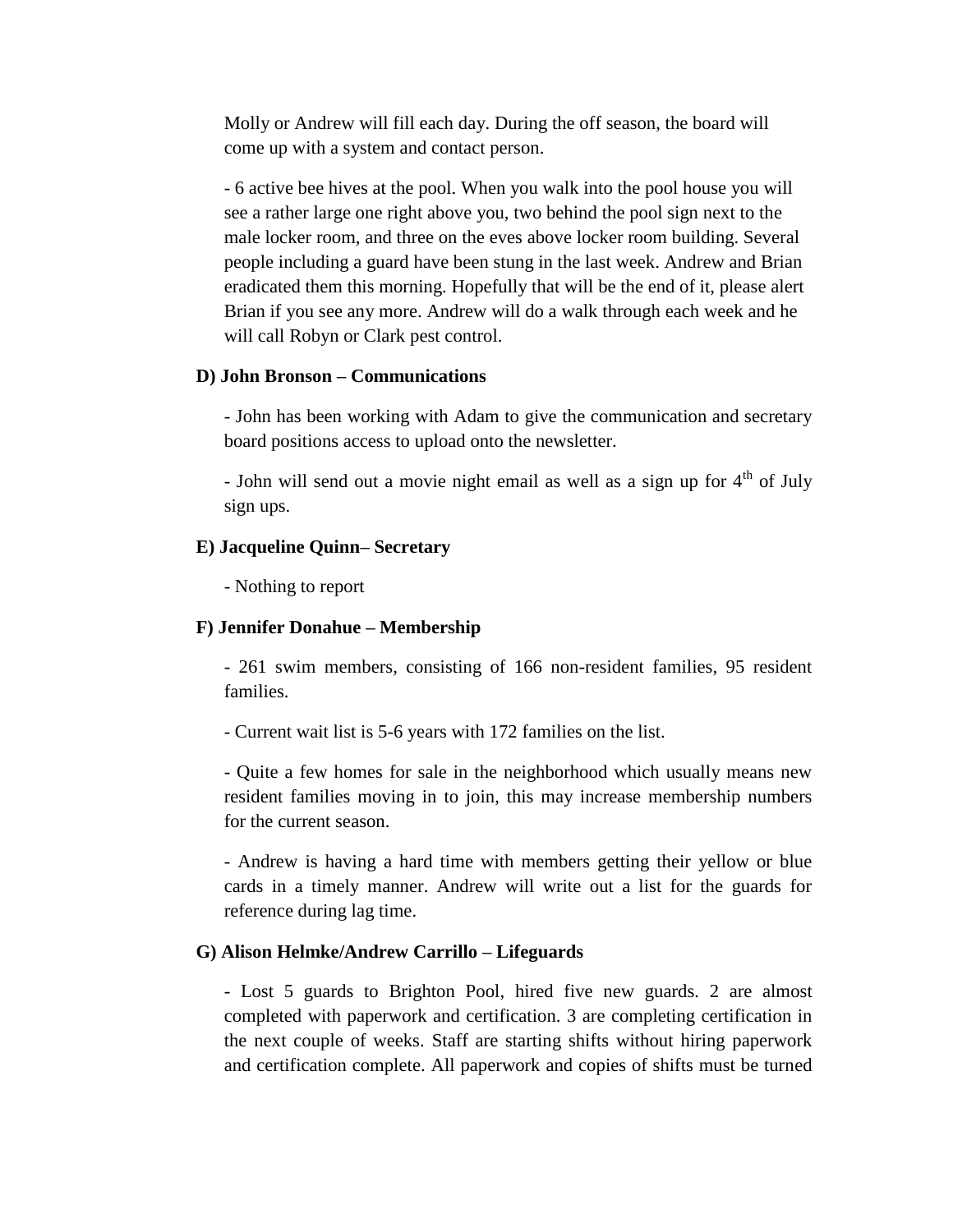in to Al before they start, the staff can be scheduled but not sit in guard chair without all paperwork.

- Employee write up for a staff member Drew missing three shifts, Alison and Molly handled the disciplinary action.

- Disciplinary action will be as follows- 3 warnings in writing before being let go.

- Molly handled all pool/guard/swim lessons issues with Alison, while Andrew was out of town. Andrew is back in town, he has checked emails, changed swim lessons for session two, he is also working on July schedule.

- Swim lessons, session 2 starts Monday the  $26<sup>th</sup>$ .

- Losing guards due to lack of pay and flexibility. Alison made a motion to increase guards pay to \$13.10 per hour based on paying a little more than our competitor Brighton Square, Jacqueline seconded the motion, all agreed and approved. For 262 hours a week and an additional .60 cents per guard, total comes to \$1200 for the season to raise. July  $1<sup>st</sup>$  this increase will go into effect.

- Alison made a motion to hire Molly as the assistant pool manager for \$18, Jacqueline seconded, all approved, no one opposed. Robyn discussed as long as both Andrew and Molly and three guards being paid at the same time. Andrew will work with scheduling Molly. When Andrew is out of town on the East Coast, Molly will be in charge.

- Robyn asked Andrew to make sure the guards water the plants by the locker room. If board members are here, please take a minute to water.

- Alison and Andrew talked about the cell phone policy. The rule is do not use your phone.

- Andrew and Molly are writing a 'staff expectation' list. Staff will sign a read receipt and hiring letters at the next staff meeting.

- Jacqueline will buy some pool games, not to exceed \$300.

- Jacqueline will buy a foot locker for staff 'backpacks.'

### **F) Jennifer Shaw- Pool Parties**

- Issue with member regarding a pool party not booked, and twenty people attending. The member requested a party, was declined by Jennifer. Robyn